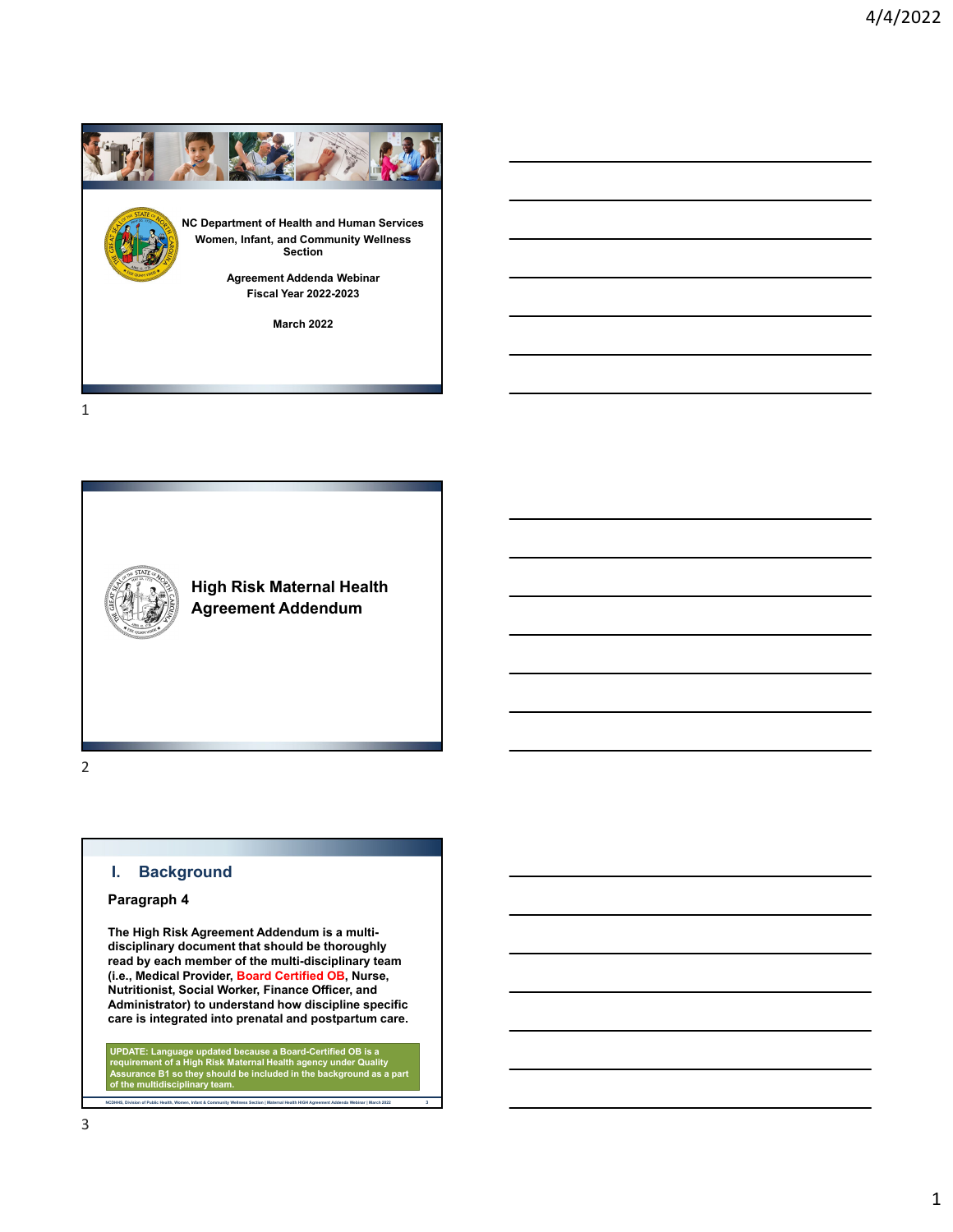**5. If the Local Health Department subcontracts out their high risk maternity clinic funds to another provider, they must provide a letter from the health director with the name and contract information of the subcontractor when they return their signed Agreement Addendum.**

**ADDITION: Added for clarification of who the letter should be from.**

**NCDHHS, Division of Public Health, Women, Infant & Community Wellness Section | Maternal Health HIGH Agreement Addenda Webinar | March 2022 4**

4

### **III. Scope of Work and Deliverables**

#### **Section B. Quality Assurance**

**B4 Provide comprehensive clinical assessments for all clients by a Licensed Clinical Social Worker (LCSW) or Licensed Clinical Social Worker – Associate (LCSW-A) as indicated by Maternal Health History Forms C1 & C2 in combination with validated screening tools.**

**ADDITION: Added in order to increase the number of behavioral health providers qualified to serve in the Clinical Social Worker role within high risk clinics.**

5

# **III. Scope of Work and Deliverables**

#### **Section B. Quality Assurance**

**NCDHHS, Division of Public Health, Women, Infant & Community Wellness Section | Maternal Health HIGH Agreement Addenda Webinar | March 2022 5**

**B6 Provide services in accordance with ACOG guidelines on high risk maternity care to help assure that patients at high risk for experiencing an infant or fetal death receive appropriate care.**

**FY 21-22 previous wording:**

**B6 Assure that patients at high risk for experiencing an infant** 

**or fetal death receive appropriate prenatal care. B7 Provide services in accordance with ACOG guidelines on**

**high risk maternity care.**

**UPDATE: Language changed to merge both B6 and B7 as these points encompassed one quality assurance measure.**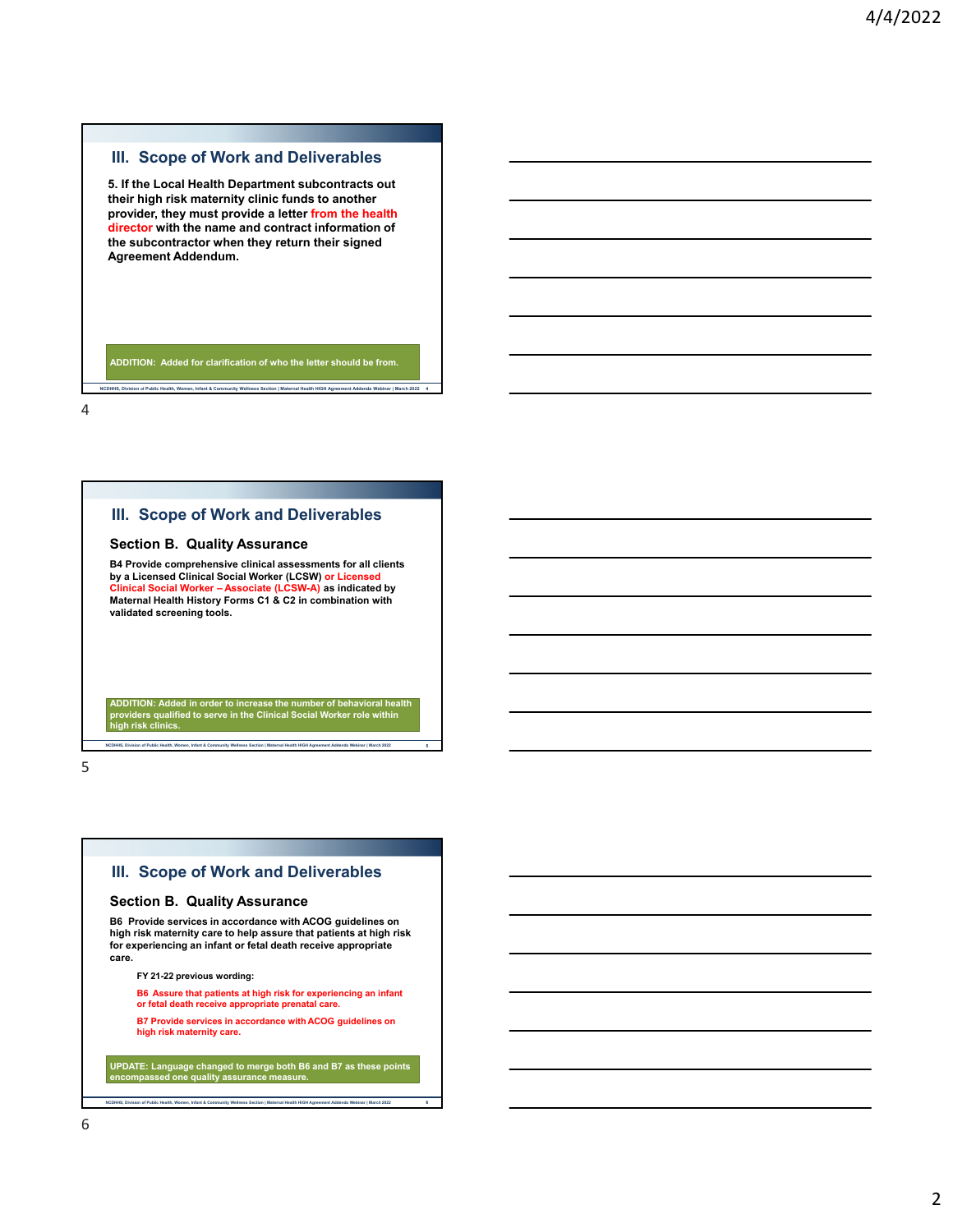### **Section C. Policies/Procedures**

**C4 Develop and follow a policy/procedure/protocol that lists the high risk conditions the HRMC accepts on referral and describe the agency's outpatient management of the prenatal conditions served.**

#### **FY 21-22 previous wording:**

**C1 Develop and follow a policy/procedure/protocol that describes a listing of high risk conditions the HRMC accepts on referral**

**C5 Develop and follow a policy/procedure/protocol that describes the agency's outpatient management of prenatal conditions served.**

UPDATE: Language changed to merge both C1 and C5 as these points<br>go together and can be encompassed in one policy/procedure that<br>includes the conditions you serve and how the agency manages those<br>conditions.

**NCDHHS, Division of Public Health, Women, Infant & Community Wellness Section | Maternal Health HIGH Agreement Addenda Webinar | March 2022 7**

7

### **III. Scope of Work and Deliverables**

#### **Section C. Policies/Procedures**

**C7 Develop and follow a policy/procedure/protocol for routine use of validated screening tools for substance use disorder among all prenatal patients and for specific circumstances in which urine drug testing will be used and how the information will be used if the agency uses laboratory testing. Laboratory testing for the presence of drugs is not recommended universally.**

**FY 21-22 previous wording: Develop and follow a policy/ procedure/protocol that describes the testing of prenatal patients for substance use if the agency uses laboratory testing for this purpose.**

**UPDATE: Language changed to clarify that validated screening tools are the standard for substance use screening and universal drug the is not recommended** 

**NCDHHS, Division of Public Health, Women, Infant & Community Wellness Section | Maternal Health HIGH Agreement Addenda Webinar | March 2022 8**

8

### **III. Scope of Work and Deliverables**

#### **Section C. Policies/Procedures**

**C8 Develop and follow a policy/procedure/protocol for identification, follow-up and referral as indicated for pregnant and postpartum patients who are experiencing interpersonal violence. The minimum standard for identification is the use of the screening questions found on Maternal Health History Forms C-1 and C-2.**

**UPDATE: Language changed to clarify where to find the specific questions that will be considered minimum requirements for interpersonal violence screening.**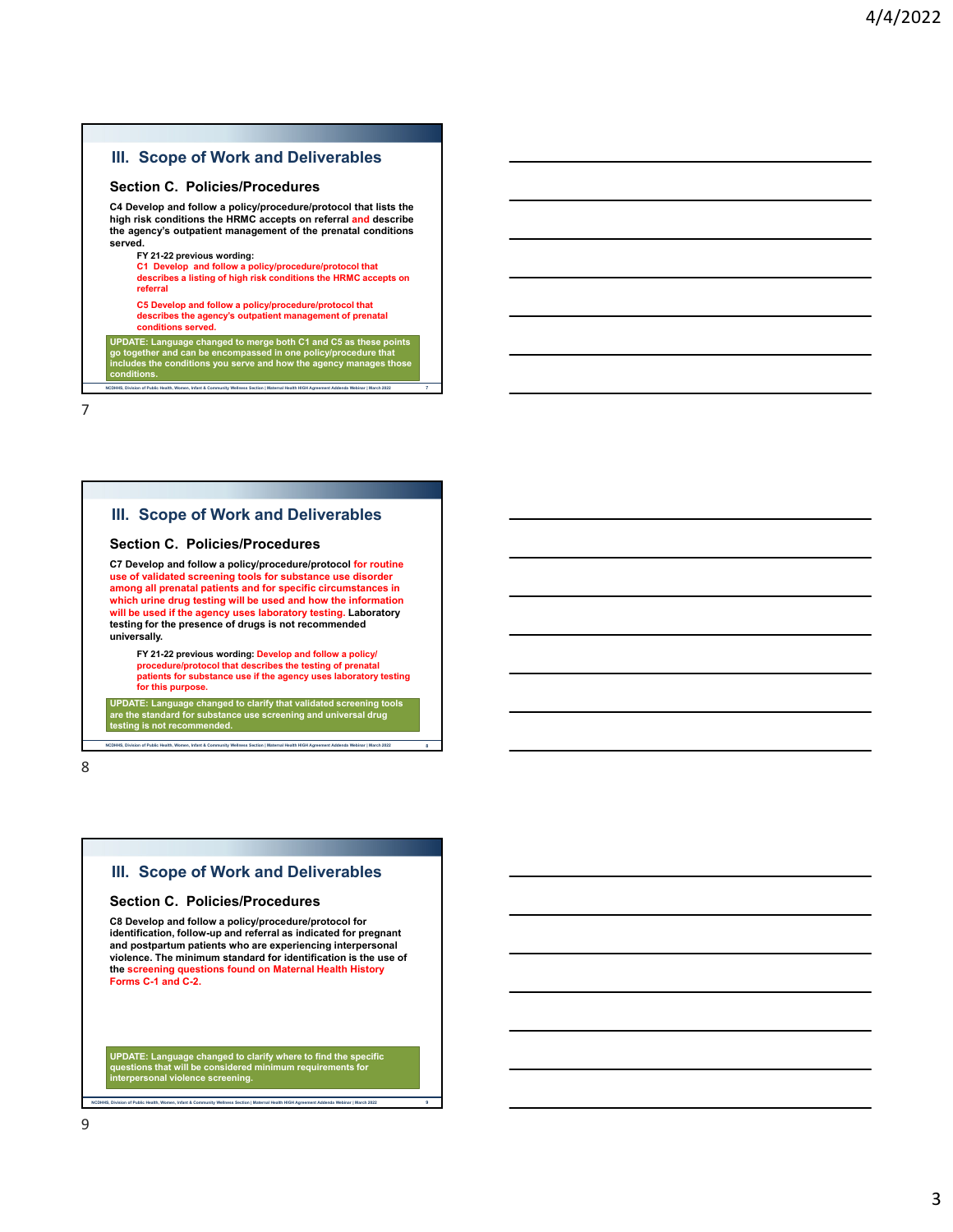#### **Section E. Laboratory and Other Studies:**

**E3 The NC State Lab of Public Health has authorized no cost Hepatitis C testing for all pregnant women aged 18 and older. Pregnant women below the age of 18 can still be tested, however, these specimens will need to be sent to a commercial laboratory. Screening during pregnancy is recommended unless prevalence is < 0.1%. Prevalence in <18 years of age is <0.1% in NC at present time. Given the information on prevalence rate for those <18 in the state, agencies will not be held out of compliance of the Agreement Addenda when HCV testing is not performed on those under 18.**

**UPDATE: Provided clarity around testing for prenatal clients <18 years of age.**

**NCDHHS, Division of Public Health, Women, Infant & Community Wellness Section | Maternal Health HIGH Agreement Addenda Webinar | March 2022 10**

10

### **III. Scope of Work and Deliverables**

#### **Section E. Laboratory and Other Studies:**

**E9 Rubella immunity status assessment at initial appointment. If immunity status cannot be obtained as stated in C10, titers can be drawn.**

**E10 Varicella immunity status assessment at initial appointment. If immunity status cannot be obtained as stated in C10, titers can be drawn.**

**UPDATE: Provided clarity to mirror what is stated in the policy section.**

**NCDHHS, Division of Public Health, Women, Infant & Community Wellness Section | Maternal Health HIGH Agreement Addenda Webinar | March 2022 11**

11

### **III. Scope of Work and Deliverables**

#### **Section E. Laboratory and Other Studies:**

**E17 Hemoglobin electrophoresis screening, as indicated, or document if patient declines test. Screening for cystic fibrosis and spinal muscular atrophy carrier status should be offered to all patients; patients may be referred for this testing. Screening for other genetic disorders :e.g., β-thalassemia, α-thalassemia, Tay-Sachs disease, Canavan disease, and familial dysautonomia (Ashkenazi Jews) should be provided based on the patient's racial and ethnic background and the family background (cystic fibrosis, Duchenne's muscular dystrophy, fragile X syndrome, intellectual disability).**

ADDITION: Language added to reflect ACOG genetic screening<br>recommendations. However, if the local agency does not preform this<br>testing, and the patient would like carrier testing, adequate referral to<br>an outside agency is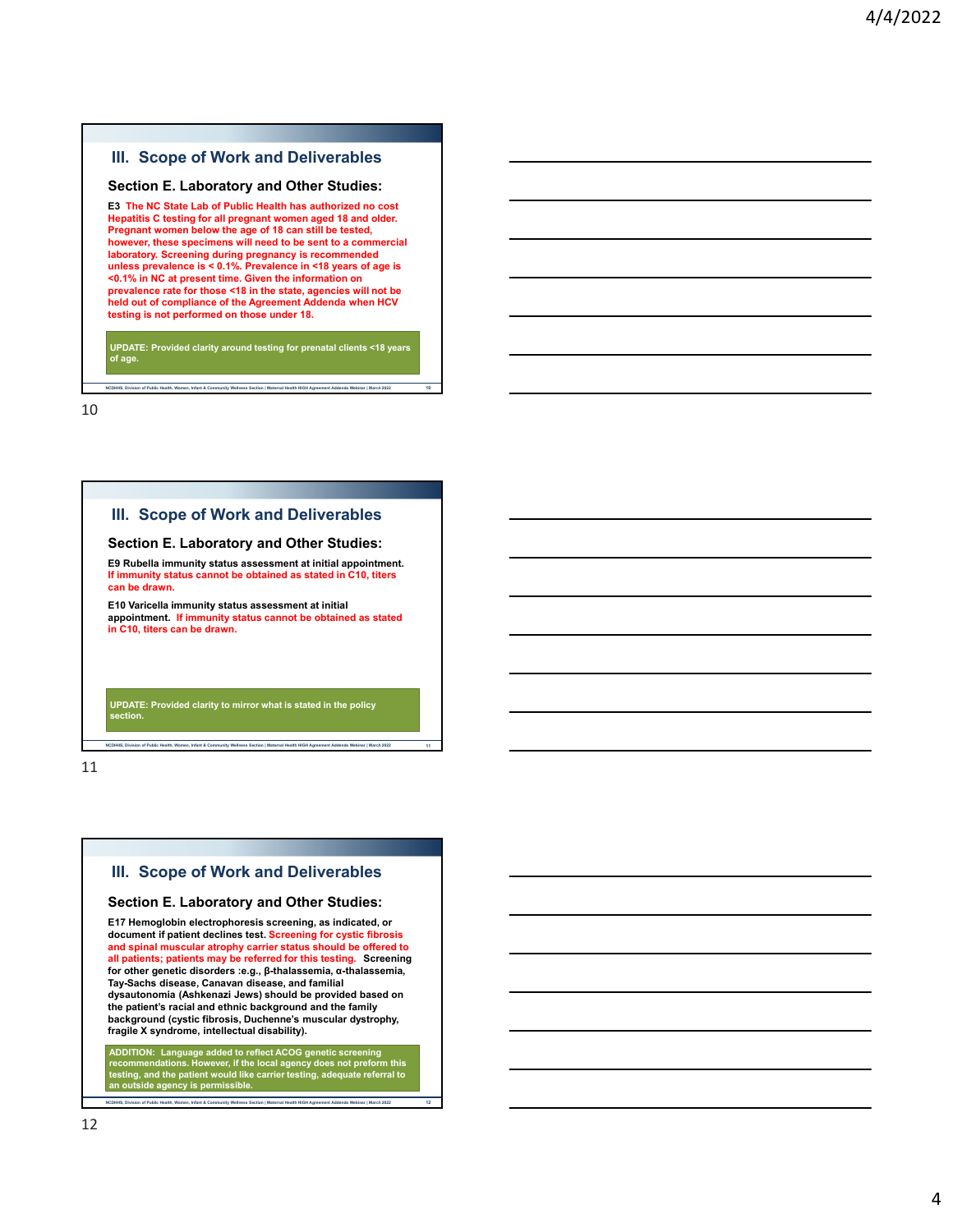#### **Section F. Medical Therapy**

**F3 Recommend use of low dose aspirin (81 mg) initiated after the 12th week of pregnancy in patients with a high risk of developing preeclampsia per U.S. Preventive Services Task Force Guidelines including those with a history of preeclampsia in prior pregnancy.**

ADDITION: Language added to reflect a high risk of developing<br>preeclampsia is also an indication for recommended low dose aspirin<br>use per the U.S. Preventative Services Task Force Guidelines.

**NCDHHS, Division of Public Health, Women, Infant & Community Wellness Section | Maternal Health HIGH Agreement Addenda Webinar | March 2022 13**

13

### **III. Scope of Work and Deliverables**

### **Section F. Medical Therapy**

**F5 SARS-CoV-2 mRNA vaccination should be recommended for all individuals who have not yet been vaccinated and for those eligible for a booster vaccine. The CDC and ACOG recommend that all pregnant and breastfeeding individuals and people thinking about becoming pregnant get vaccinated. Patients should be provided with information about how to access vaccine doses. Document the dates the vaccine was recommended and/or given and/or refused in the medical record.**

**ADDITION: Language added to reflect current CDC and ACOG recommendation around offering vaccination to pregnant and breastfeeding individuals.**

**NCDHHS, Division of Public Health, Women, Infant & Community Wellness Section | Maternal Health HIGH Agreement Addenda Webinar | March 2022 14**

14

### **III. Scope of Work and Deliverables**

#### **Section G. Nutrition Services**

**G3 Document weight gain or loss at routine appointments and assess weight status as per assigned gestational weight gain range (i.e., document weight gain in accordance with IOM guidelines).**

**FY 21-22 previous wording: Document weight gain or loss at routine appointments and assess weight status as per assigned gestational weight gain range (e.g., plot weight on prenatal weight gain graph).**

**UPDATE: Language changed to coincide with current method of documentation now being electronic. The previous wording is now considered dated.**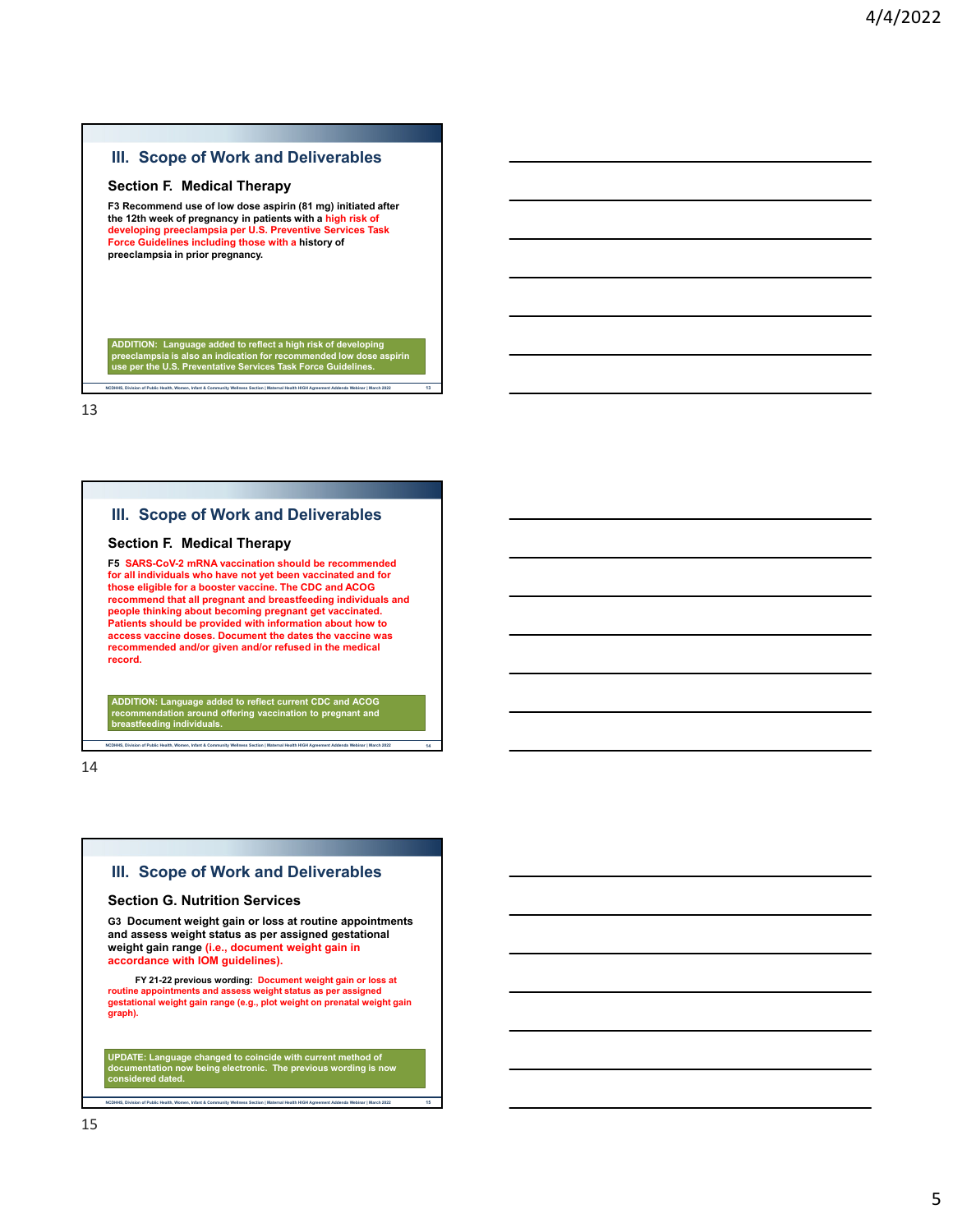### **Section G. Nutrition Services**

**G4 Offer and document nutrition consultation to all underweight or obese patients (pre-pregnancy BMI of < 18.5 or > 30). This consultation may be accomplished by a referral to a Registered Dietitian (RD), Licensed Dietitian/Nutritionist (LDN) or Women, Infants, and Children (WIC).**

**NCDHHS, Division of Public Health, Women, Infant & Community Wellness Section | Maternal Health HIGH Agreement Addenda Webinar | March 2022 16**

**UPDATE: Language added to help clarify who can do the consultation for underweight and obese patients.**

16

### **III. Scope of Work and Deliverables**

#### **Section G. Nutrition Services**

**G8 Removal of: (g) Documented history of a relative of the first degree with cardiovascular disease and/or possessing factors that significantly increase the risk of cardiovascular disease, such as sedentary lifestyle, elevated cholesterol, smoking, high blood pressure, and higher-than-ideal body weight.**

REMOVAL: Removed due to the increasing number of clients with first<br>degree relatives in relationship to the Registered Dietitian appointments<br>capacity. The decision was made to focus on patient nutrition issues<br>first when

**NS, Division of Public Health, Women, Infant & Community Wellness Section | Maternal Health HIGH Agreement Addenda Webinar | March 2022** 

17

### **III. Scope of Work and Deliverables**

#### **Section G. Nutrition Services**

**G12 Refer all patients categorically eligible for the WIC Program to that program (using appropriate referral platforms) for nutrition education, lactation support, eligible breastfeeding supplies and supplemental foods. Refer all individuals needing other supplemental food/nutrition resources (SNAP, school meals, emergency foods, etc.) to other local resources as appropriate.**

**FY 21-22 previous wording: Refer to WIC at initial appointment, if not already enrolled.**

**ADDITION: Language added to better define all the areas the WIC program encompasses as well as other referral platforms and services**  program encompasses<br>that may be indicated<mark>.</mark>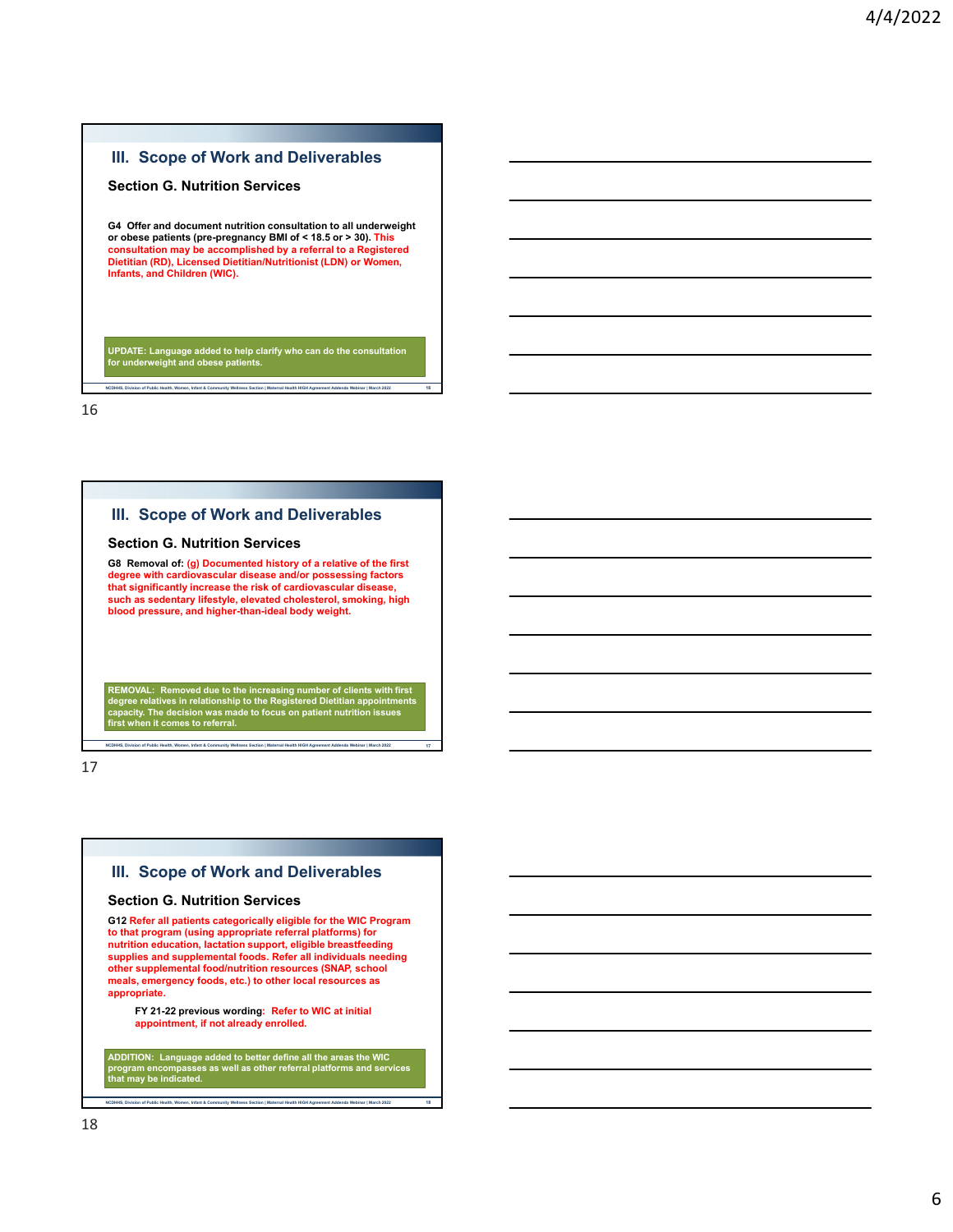### **Section H. Psychosocial Services**

**H4 Provide a comprehensive clinical assessment by a LCSW for any patient referred from H3.**

**FY 21-22 previous wording: Provide a comprehensive clinical assessment by a LCSW for any patient with one or more psychosocial risks identified through the assessment.**

**UPDATE: Language changed to help clarify who would receive a comprehensive clinical assessment by the LCSW.**

**NCDHHS, Division of Public Health, Women, Infant & Community Wellness Section | Maternal Health HIGH Agreement Addenda Webinar | March 2022 19**

19

**Attachment A**

**Detailed Budget Instructions and Information**

#### **Travel**

**Effective January 1, 2022 the OSBM updated the mileage rate to \$0.585 cents per mile. This is the rate to use when submitting your budget.**

**Previous Mileage Rate – For informational purposes, the OSBM lists the standard mileage rate set by the Internal Revenue Service as \$0.56 cents per mile, effective January 1, 2021.**

**NCDHHS, Division of Public Health, Women, Infant & Community Wellness Section | Maternal Health HIGH Agreement Addenda Webinar | March 2022 20**

**UPDATE: This is updated annually**.

20